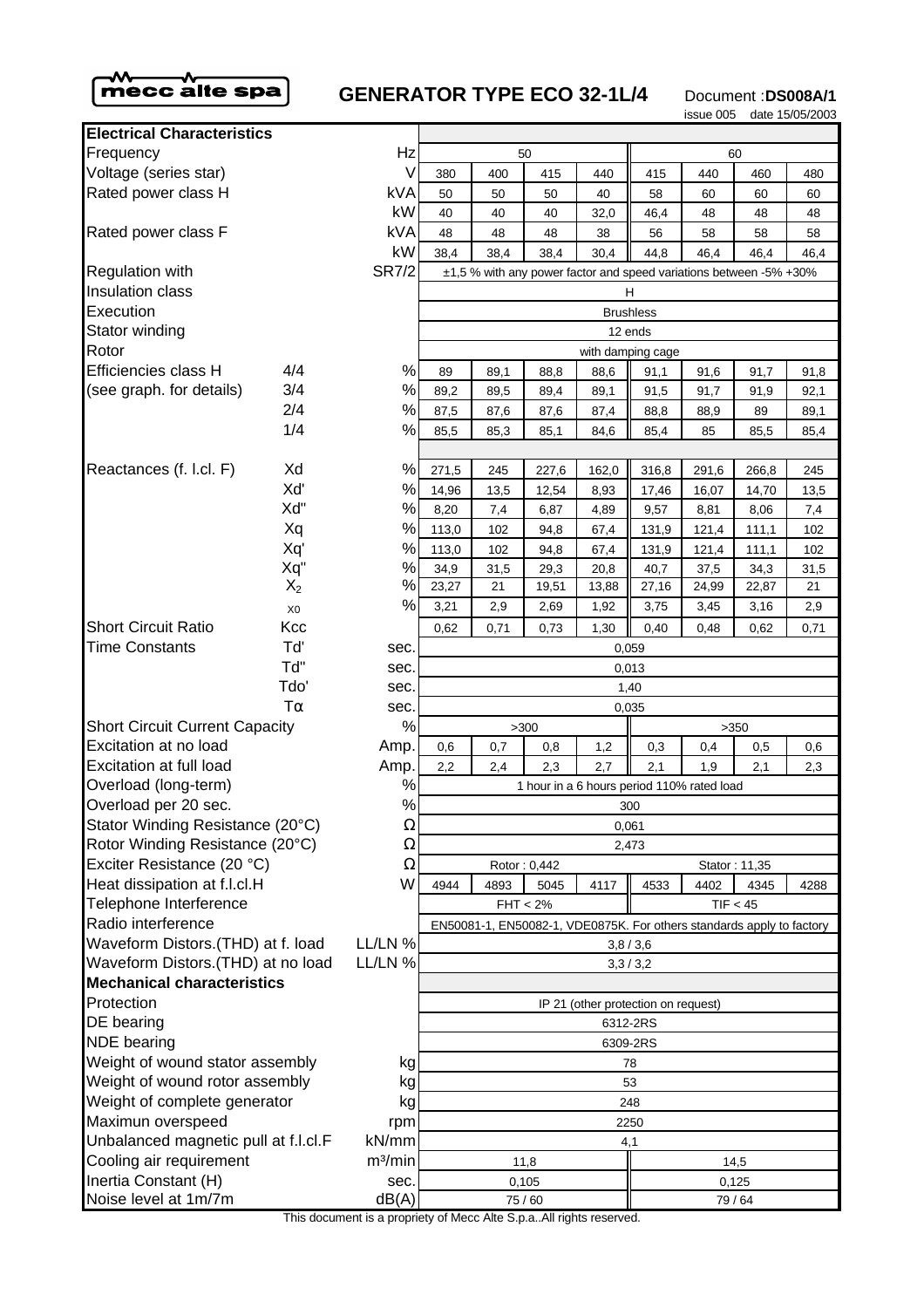

## **GENERATOR TYPE ECO 32-1L/4**

Document : **DS008A/2**

issue 005 date : 15/05/03 380/50 380/50 **50 Hz**  $0 p.f.$ 40 92 0,8 p.f. 91 1 p.f. 90 30 89 Voltage dip % 88 Efficiency %  $1 p.$ 20 87 86  $0,8 \text{ p.f.}$ 10 85 84 Load p.u. Current p.u. 83  $\Omega$ 0,1 0,2 0,3 0,4 0,5 0,6 0,7 0,8 0,9 1 1,1 0 1 2 3 4 400/50 400/50 40 92 0 p.f. 91  $0,8 \text{ p.f.}$ 90 30  $\frac{1}{1}$ nf Voltage dip % 89 88 Efficiency  $1<sub>p</sub>$ 20 87 86  $0,8 p.f.$ 10 85 84 Load p.u. Current p.u. 83  $\Omega$ 0,1 0,2 0,3 0,4 0,5 0,6 0,7 0,8 0,9 1 1,1 0 1 2 3 4 415/50 415/50 40 92 Ш  $0 p.f.$ 91  $0,8 \, \text{p.f.}$ 90 30  $\begin{array}{c}\n\overbrace{1 \text{ p.f.}} \\
\overbrace{1 \text{ p.f.}} \\
\overbrace{1 \text{ p.f.}}\n\end{array}$ 89 x Voltage dip % Efficiency % 88 20 1 p.f. 87 86 0,8 p.f. 10 85 84  $\overline{\bigcap_{\text{Load } p.u.}}$ Current p.u. 83  $\overline{0}$ 0,1 0,2 0,3 0,4 0,5 0,6 0,7 0,8 0,9 1 1,1 0 1 2 3 4 440/50 440/5092 30 0 p.f. 91 0,8 p.f. 90 1 p.f. 89 % 20<br><del>Jo</del>lenge<br>> 10 88 Efficiency % 87  $1 p.f$ 86 10 85  $0,8 \text{ p.f.}$ 84  $\begin{array}{|c|c|c|}\n\hline\n\text{Current p.u.} \\
\hline\n\text{Current p.u.} \\
\hline\n\end{array}$ Load p.u. 83 0 0,1 0,2 0,3 0,4 0,5 0,6 0,7 0,8 0,9 1 1,1 0 1 2 3 4



This document is a propriety of Mecc Alte S.p.a.. All rights reserved.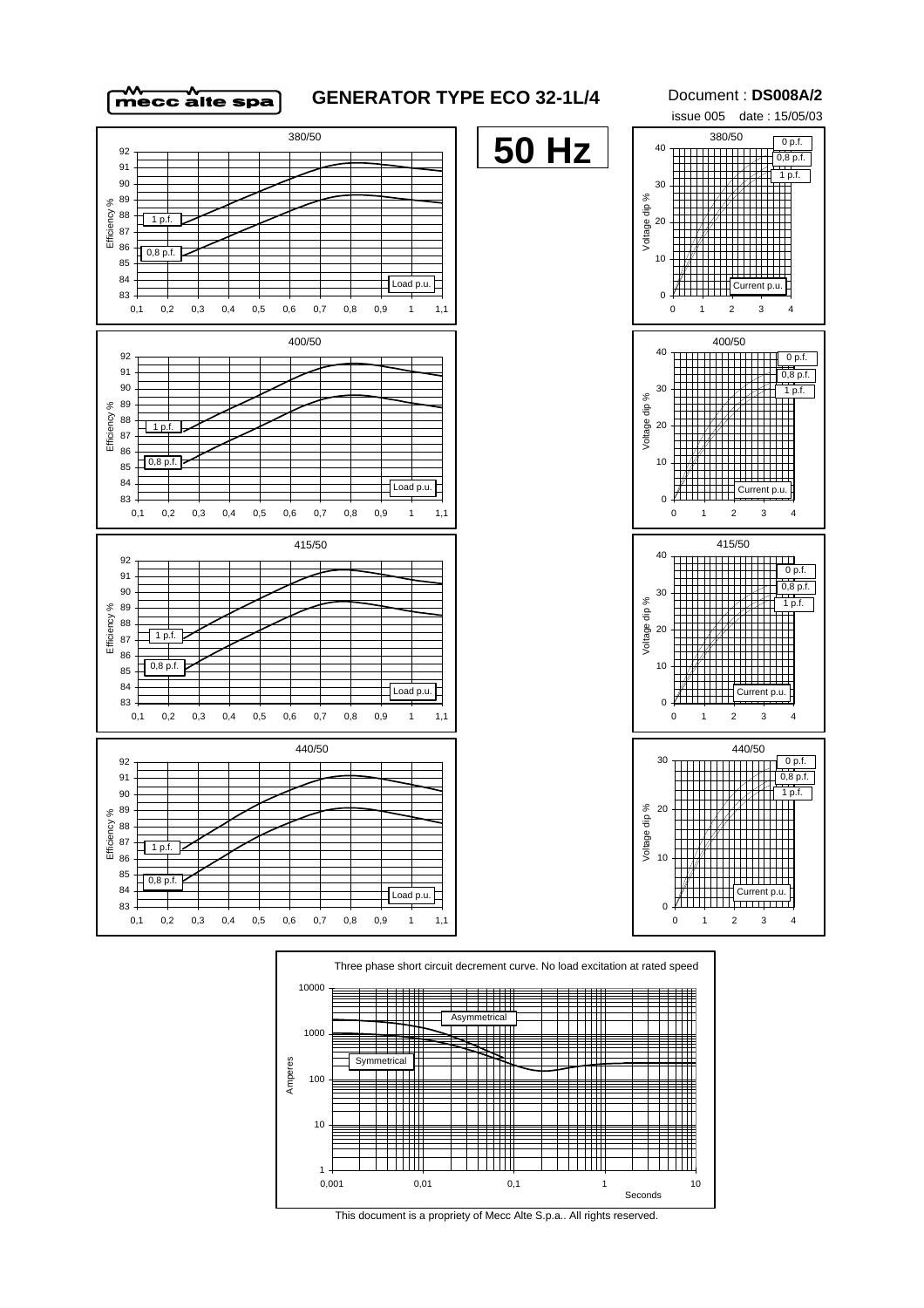



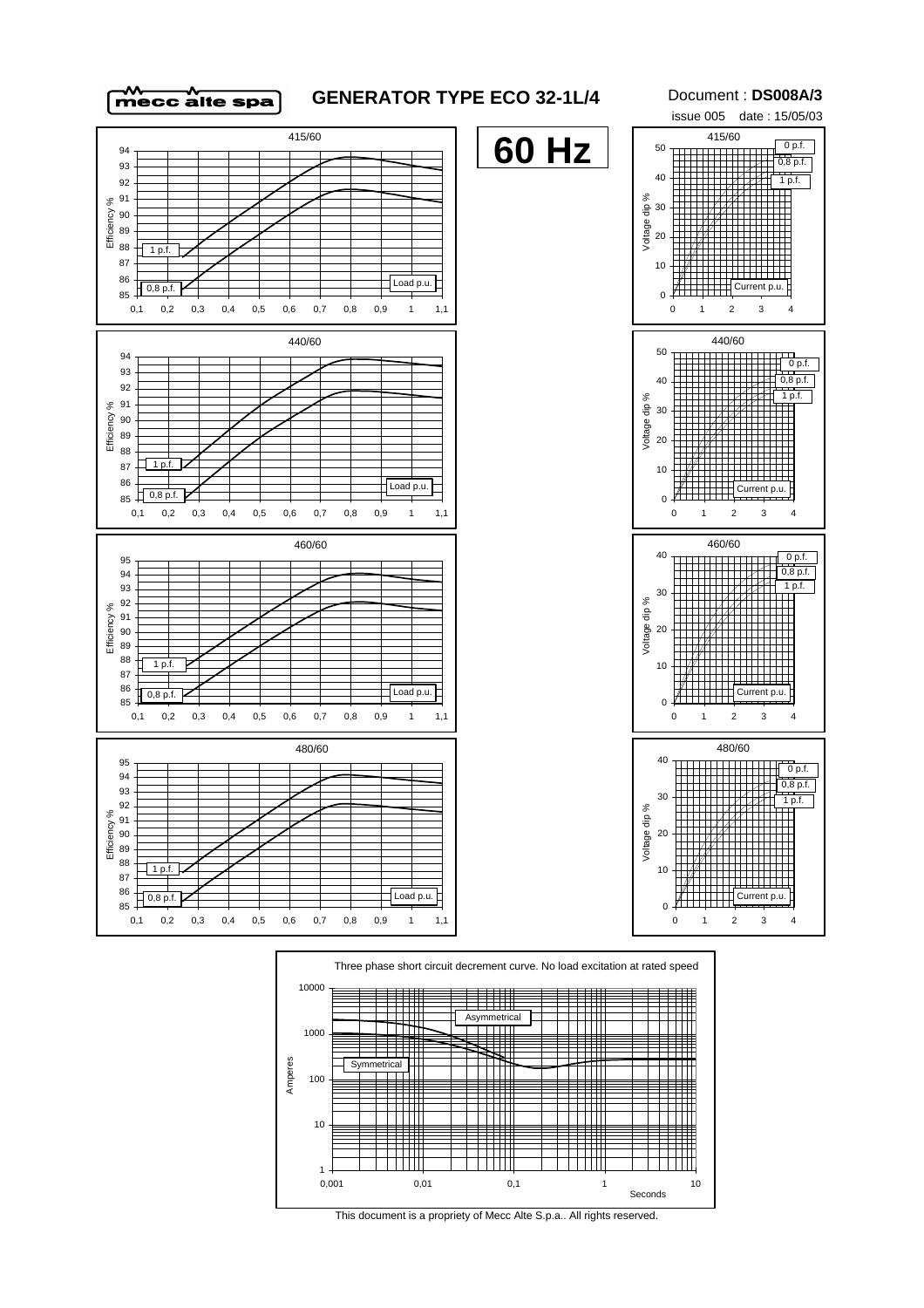